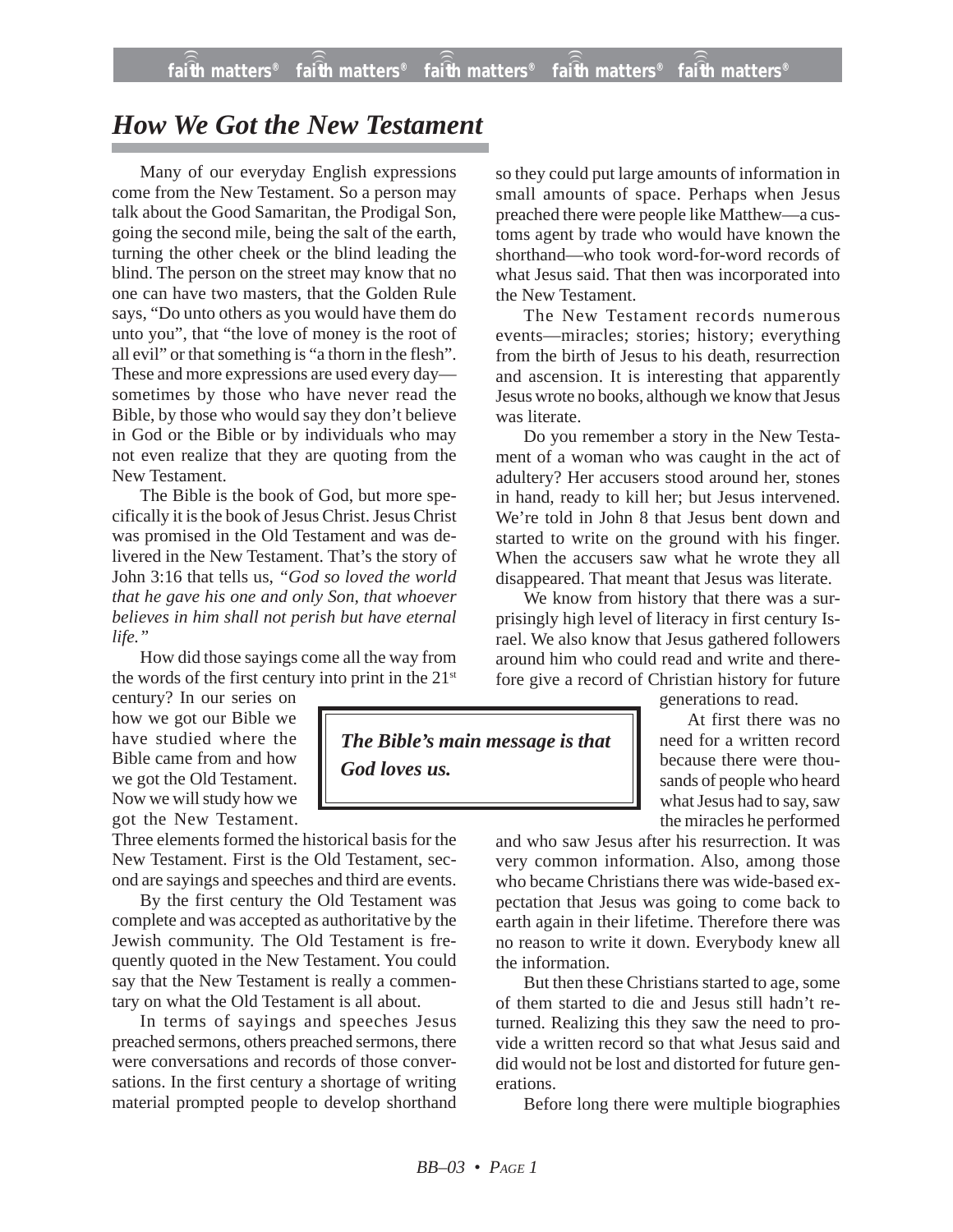of Jesus, probably the first was authored by Mark. We're not sure if Mark was actually an eyewitness—strong indication is that he may have been. But Mark did what historians have always done he used reliable sources for information. His primary source was Peter. Since Peter was so close to Jesus he was an excellent source. With Peter's help Mark wrote what is the shortest biography of Jesus in the New Testament. Mark's biography minimized Old Testament references.

Matthew apparently had Mark's biography in front of him when he wrote the second biography of Jesus. It is a longer book but it incorporates much of what Mark had to say, much of it wordfor-word. He added in other reports, stories, details and loads of Old Testament references. While Mark wrote primarily to a non-Jewish audience Matthew wrote primarily to a Jewish audience.

A little later Luke came along. Luke was a physician by training and closest of all the New Testament writers to being a professional historian. His style reflects a strong Greek literary education. He was aware of the other biographies of Jesus but he wanted his to provide details, so his became the longest biography of Jesus. Because Luke wasn't an eyewitness he wrote as a researcher. He investigated all that happened, talked to a lot of people, kept notes and then wrote it down. He starts his biography of Jesus saying:

Many have undertaken to draw up an account of the things that have been fulfilled among us, just as they were handed down to us by those who from the first were eyewitnesses and servants of the word. Therefore, since I myself have carefully investigated everything from the beginning, it seemed good also to me to write an orderly account for you, most excellent Theophilus, so that you may know the certainty of the things you have been taught.

Years later John, the last of Jesus' original disciples to still be alive, wrote a fourth biography of Jesus. His biography is quite different from the ones written by Mark, Matthew and Luke because he was very intentional about writing previously unrecorded information.

John was closer to Jesus than anyone else. He was Jesus' best friend and closest follower. He knew that he had more information than he could possibly include and so he wrote an interesting line in his biography in John 20:30-31:

Jesus did many other miraculous signs in the presence of his disciples, which are not recorded in this book. But these are written that you may believe that Jesus is the Christ, the Son of God, and that by believing you may have life in his name.

Jesus' story ended with him ascending back to heaven. But the miracles continued. Just a little over a month after Jesus ascended to heaven people from around the world gathered in Jerusalem for the Festival of Pentecost. That day 3,000 people became Christians and miraculously spoke in foreign tongues they had never learned before. It was a sensational day.

But that wasn't the last of the miracles. People were healed of diseases, they were set free from prison, dead people came back to life again and the church was established. It began to grow and to spread across the empire. Jesus had gone up to heaven but the Holy Spirit had come down to earth and fabulous things were occurring.

God was still at work and there needed to be a record of it so Luke again picked up pen and parchment and continued to write history. What he wrote next we call the Acts of the Apostles. It told the events that happened in the lifetime of the followers of Jesus. He started out once again writing to Theophilus, saying:

In my former book, Theophilus, I wrote about all that Jesus began to do and to teach until the day he was taken up to heaven, after giving instructions through the Holy Spirit to the apostles he had chosen.

He then went on to write 28 chapters of what God was still doing and what God was doing was establishing churches all across the empire. Some were huge with thousands of people. In Jerusalem, Corinth, Philippi, Rome, in the province of Galatia and in the city of Thessalonica churches were popping up all over the place because Jesus' disciples had become itinerant missionaries.

While traveling they still had lessons to teach the Christians in these churches so they wrote letters back to each of the churches telling them what they needed to know. The Christians in the churches read those letters, they read Luke's history of what was happening, they read the biographies of Jesus and they read the Old Testament on a regular basis. Because the believers were hungry for the truths of God these letters were passed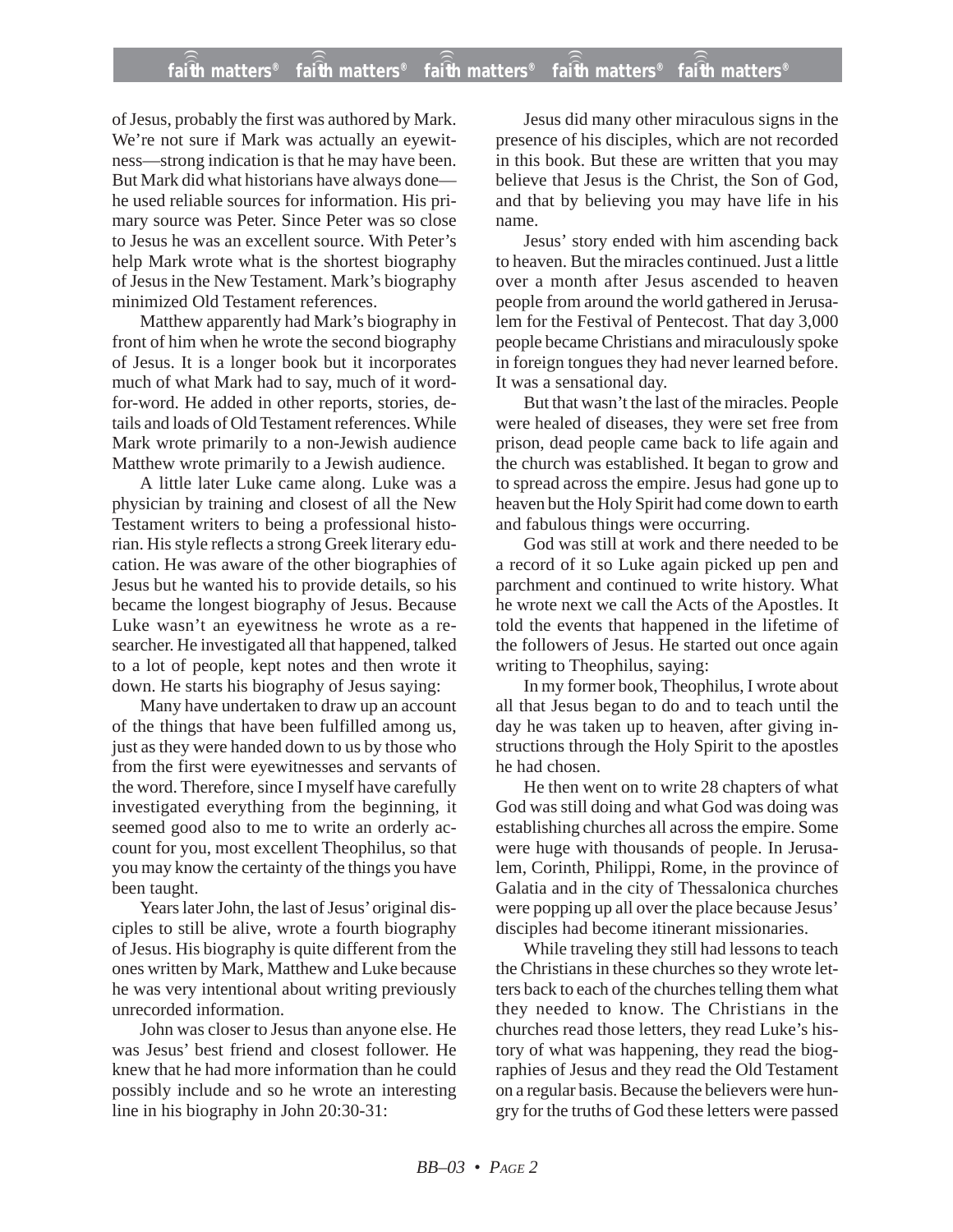## **faith matters® faith matters® faith matters® faith matters® faith matters®** ))) ))) ))) ))) )))

around from church to church until they started to wear out. People then made copies of these letters so they could continue to be passed around until eventually there were thousands of copies available.

Along with the 27 books in our New Testament there were other writings that were produced at the same time. There were more than 20 other gospels besides Matthew, Mark, Luke and John including the Gospel of Thomas, the Gospel of Nicodemus and the Arabic Gospel of the Infancy. One of the most popular of these was a book called The *Shepherd of Hermas*.

Hermas was a slave who had been set free and became a businessman in the city of Rome at the end of the first century and the beginning of the second century. He wrote a book in which he reported that the Shepherd, Jesus, had given him a series of visions that told him how he was supposed to live and gave instructions on how to be a disciple of Jesus Christ. He wrote down all of these visions in his book and it became a very popular second century discipleship manual for the early church.

If you read these writings you will find that the information is actually correct; they just didn't make it into the Bible. As the years past three tests were applied to determine whether or not these books should be recognized as part of the Bible. The first test was apostolic authority which asks if it was written by an apostle or someone close to or perhaps writing for an apostle, the second

was whether the writing was Christ-honoring and consistent with other Christian writings and, third, was it accepted by the churches.

Through the years Christian leaders deter-

mined whether these books passed all three tests. They made lists. We still have a copy of that list today, written in the year AD 140. The final list was published by an African named Athanasius in the year AD 367 and included the 27 books that now comprise our New Testament.

Athanasius' enemies called him the black dwarf because of the color of his skin and his height. He was an amazing man. He was consecrated the bishop of Alexandria, Egypt, when he

was in his twenties even though the accepted rule of the day was that no one could be a bishop before the age of thirty. But he was brilliant and highly respected. When he was 77 years old, in the year 367, he wrote a letter that was sent to all of the churches of his diocese in which he listed the 27 books of the New Testament that are in our Bible today.

But understand, it was not bishops or scholars or churches that determined what should and shouldn't be in the New Testament. It was God who chose what should and shouldn't be included in his Word. What these others did was recognize and ratify the decision of God.

If you are called to appear for jury duty you will be asked with eleven other citizens to render a verdict of guilty or innocent. But everyone understands that you don't make that person guilty or innocent. That person makes himself innocent or guilty by what he has done. All the jury does is consider all the evidence and recognize and ratify what is understood to be true. In the same way those Christian leaders together recognized and ratified that which God had included in the New **Testament** 

During the past 2000 years the Bible has been translated into more than 2000 languages. At first it was a very slow process, only a half dozen or so languages in the first several hundred years and then only a few verses. In 1382 John Wycliffe translated the entire Bible into the English language. But the most famous translation of the

*It was God who chose what should and shouldn't be included in his Word.*

Bible into the English language was completed in 1611 by fifty scholars and became known as the King James Version of the Bible. It was named after King James who was then the mon-

arch of England. Between 1611 and 1950 there were a few other translations but none ever had the popularity or acceptance of the King James Version. The King James Version was well done and has left a massive imprint on the Christian world and the English language. In 1952 a new translation was made, the Revised Standard Version of the Bible. Between 1950 and now there have been a lot of other translations so that now you can go into a bookstore and have your pick.